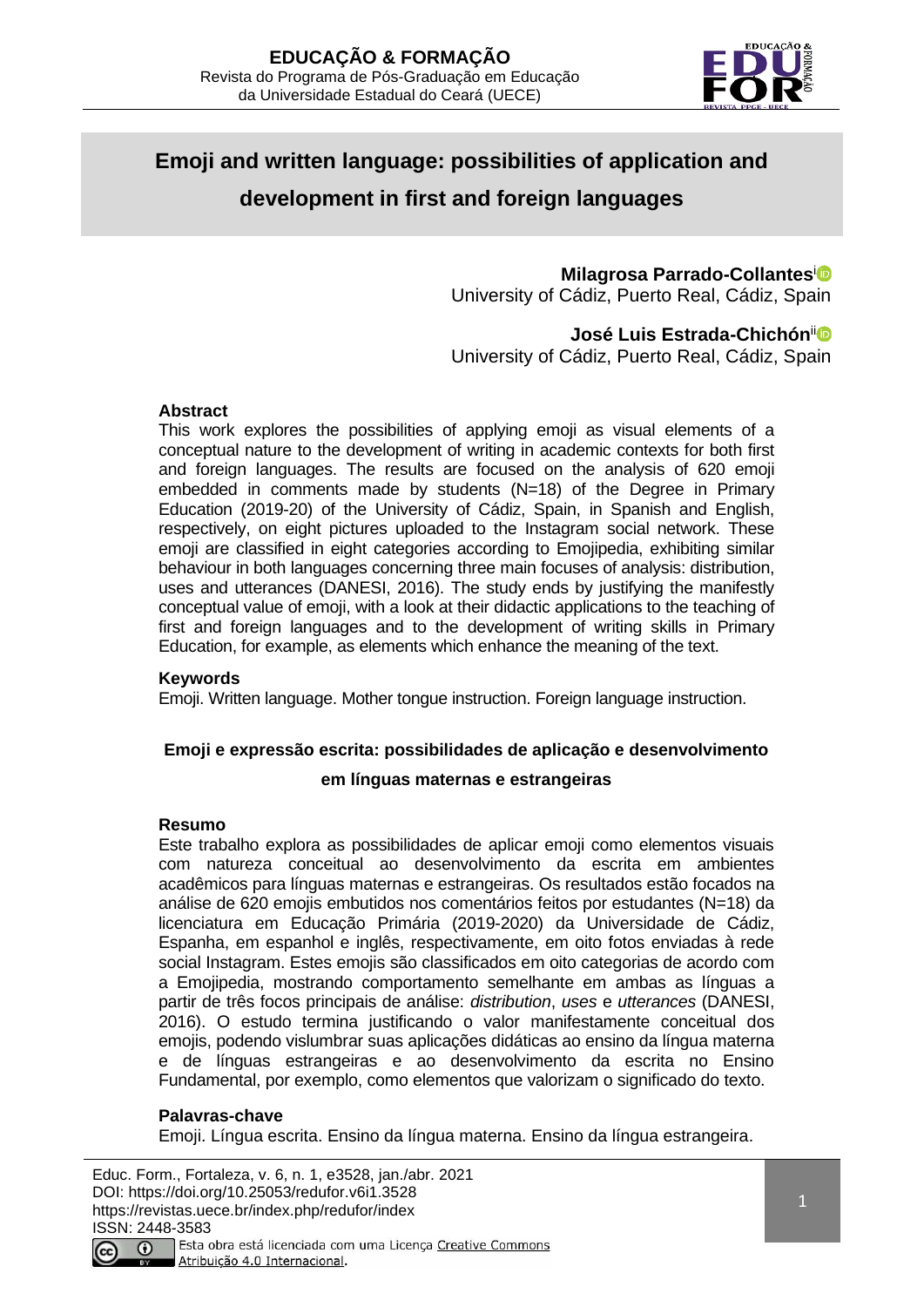

# **Emoji y expresión escrita: posibilidades de aplicación y desarrollo**

#### **en lenguas materna y extranjera**

#### **Resumen**

Este trabajo explora las posibilidades de aplicación de emoji como elementos visuales con naturaleza conceptual al desarrollo de la escritura en ámbitos académicos para lenguas materna y extranjera. Los resultados se centran en el análisis de 620 emoji insertados en comentarios realizados por estudiantes (N=18) del Grado en Educación Primaria (2019-2020) de la Universidad de Cádiz, España, en español e inglés, respectivamente, sobre ocho fotos subidas a la red social Instagram. Estos emoji se clasifican en ocho categorías según la Emojipedia, mostrando un comportamiento similar en las dos lenguas a partir de tres focos de análisis principales: *distribution*, *uses* y *utterances* (DANESI, 2016). El estudio termina justificando el valor manifiestamente conceptual de los emoji, pudiéndose atisbar sus aplicaciones didácticas a la enseñanza de lenguas materna y extranjera, así como al desarrollo de las habilidades de escritura en Educación Primaria, por ejemplo, como elementos que potencian el significado del texto.

#### **Palabras clave**

Emoji. Lengua escrita. Enseñanza de la lengua materna. Enseñanza de idiomas.

# **1 Introduction**

One of the characteristics pointed out by Prensky (2010) about digital natives, as opposed to digital immigrants, is the preference of natives for graphics instead of texts. Within this broad sense of 'graphics', emoji are found. The generation in which this study takes place is undoubtedly made by digital natives raised among computers. This Generation Z is defined "[…] by moments and events that make them a group, characterized by their habits and consumption" (ÁLVAREZ; HEREDIA; ROMERO, 2019, p. 9; personal translation). Thus, the greatest indisputable habit that distinguishes this generational group is the use of emoji.

The very first emoji "[…] were developed in the late 1990s in Japan for use in the world's first mobile-phone internet System, then under development by Japanese telecommunications Company NTT DoCoMo" (EVANS, 2017, p. 19). Since then, emoji have spread around the world in an unstoppable and relentless way, constituting an indispensable communication element. Therefore, "[…] we are beginning to sense […] that the traditional forms of language and writing are no longer able to carry out thought in the ways of the past" (DANESI, 2016, p. 88). From this point of view, Evans (2017)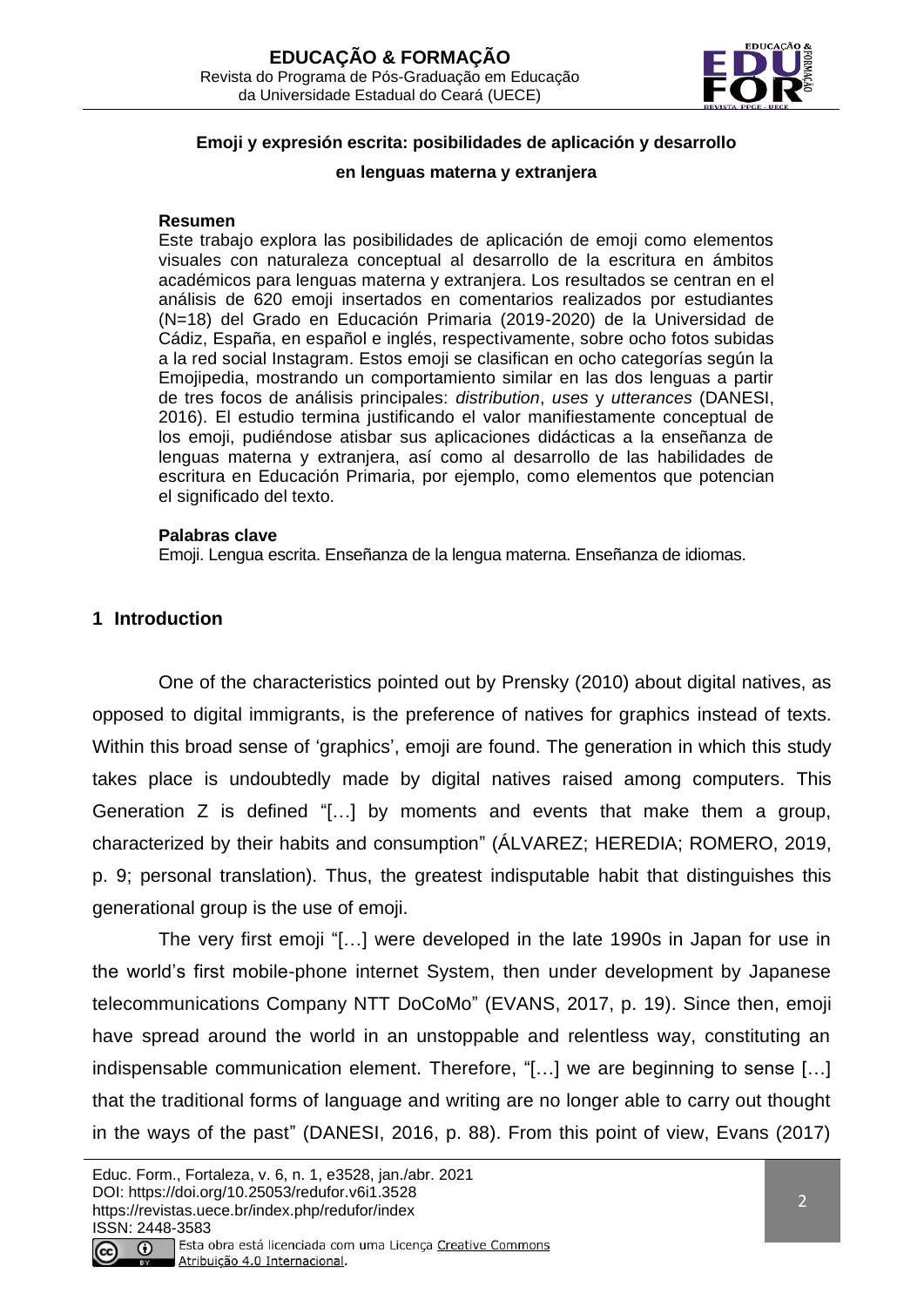

had asked whether society is facing a new universal language, which implies a heated controversy among researchers, who discuss its visual rhetorical character concerning semantics (JIBRIL; ABDULLAH, 2013). Meanwhile, others deny the emoji's nature as an independent and universal language because of its meaning in a context (ZHOU; HENTSCHEL; KUMAR, 2017). However, and considering the perspectives raised so far, emoji are included in the texts, taking into account its hybrid nature (DANESI, 2016).

In line with these ideas, it is necessary to emphasize the concept of multimodality, where emoji are included as one more element, according to López Peña's (2020, p. 6; personal translation): "[...] a discipline that deals with the meaning that is created through the different configurations and combinations that image, gesture, look, body posture, sound, writing, typography, music, or speech, among other elements, can have in the same message".

In these configurations and combinations "[…] people interact by editing, sharing, reading, and reacting to a great variety of graphic texts, videos, photos, and songs that reflect our everyday relationships" (BOA SORTE, 2019, p. 52), erecting the emoji as a vital element in multi-modal relationships and reactions.

So, the debate about the use of technology in school classrooms can be organized by considering that "[…] the same digital technology that produced the changes in our students also provides the tools to finally implement the most effective and real forms of learning" (PRENSKY, 2011, p. 9; personal translation). It is then considered that the debate is over, although the use of other unusual strategies in language and academic texts regarding the development of written skills in pre-service teachers' training including the use of emoji both in first (L1) and second (L2) language is not. In this sense, there are some examples of the use of emoji with a didactic purpose; for example, certain challenges that invite to guess one specific piece of literary work from a series of emoji; or the proposal of some teachers to evaluate the students by using a grading with emoji. However, these are isolated practices that avoid the fact that emoji are "[…] further expanding the human potential to communicate" (EVANS, 2017, p. 14). Thus, no discursive genre can dodge emoji, even in the comments uploaded on social networks.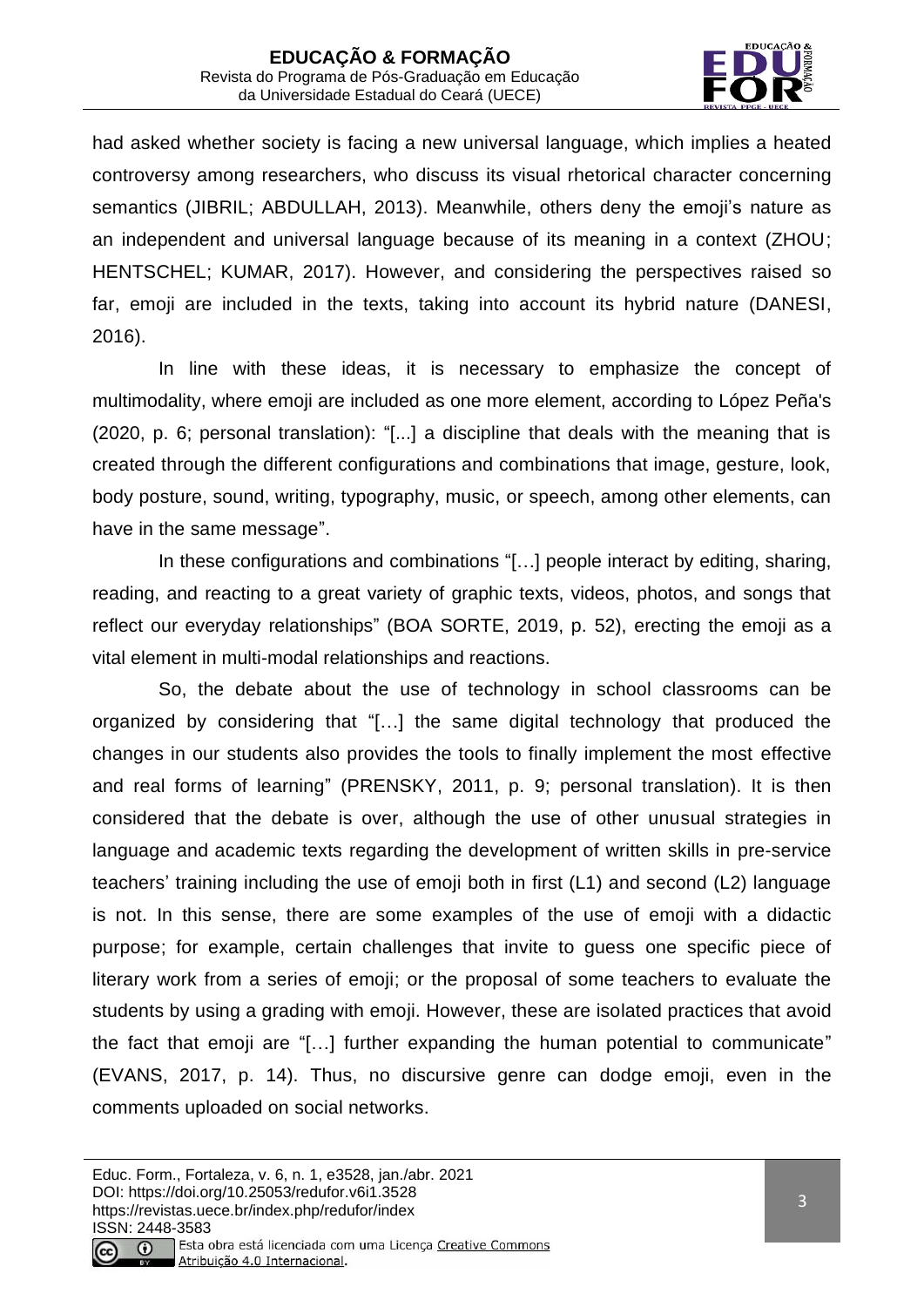

Considering this all from a theoretical point of view, two main research objectives are established:

- − O.1. To determine if emoji can be used as a resource for the development of written language in formal academic contexts.
- − O.2. To examine the use of emoji in non-academic texts, such as comments on Instagram, both in Spanish as L1 and in English as L2.
- Two specific objectives are resulting from O.2, according to the implications of emoji as active elements in non-academic texts: O.2.1. To analyze the syntactic application of emoji in non-academic texts as substitutes or adjuncts in L1 and L2; and O.2.2. To consider the use of emoji in non-academic texts as enhancers of the emotional meaning behind the texts themselves.
- This research helps to contextualize a potential contribution within the framework of pre-service Primary Education teachers, as well as the application of emoji to the teaching of written language in L1 and L2. This aims at establishing two hypotheses:
	- − H.1. The use of emoji can contribute to the development of written language from the transition of non-academic texts to academic texts in L1 and L2.
	- − H.2. There are no significant differences in terms of emoji use regardless of whether the texts are written in L1 or L2.

As well as for the objectives, two more hypotheses arise from H.2: H.2.1. Emoji are mainly used as text substitutes in non-academic writings in L1 and L2; and H.2.2. The use of emoji is conceptual since they are included in the texts to enhance its meaning.

# **2 Methodology**

This evidence-based study is twofold: correlational and explanatory. First, it means determining the degree of relationship between the variables (i) number of emoji and (ii) the purpose of emoji and language use. Second, it helps to clarify the reasons behind the relationships between the variables (i) and (ii), as well as to shed light on their specific circumstances.

Moreover, this mixed-method research (HERNÁNDEZ SAMPIERI; FERNÁNDEZ COLLADO; BAPTISTA LUCIO, 2016) is developed from the gathering of quantitative data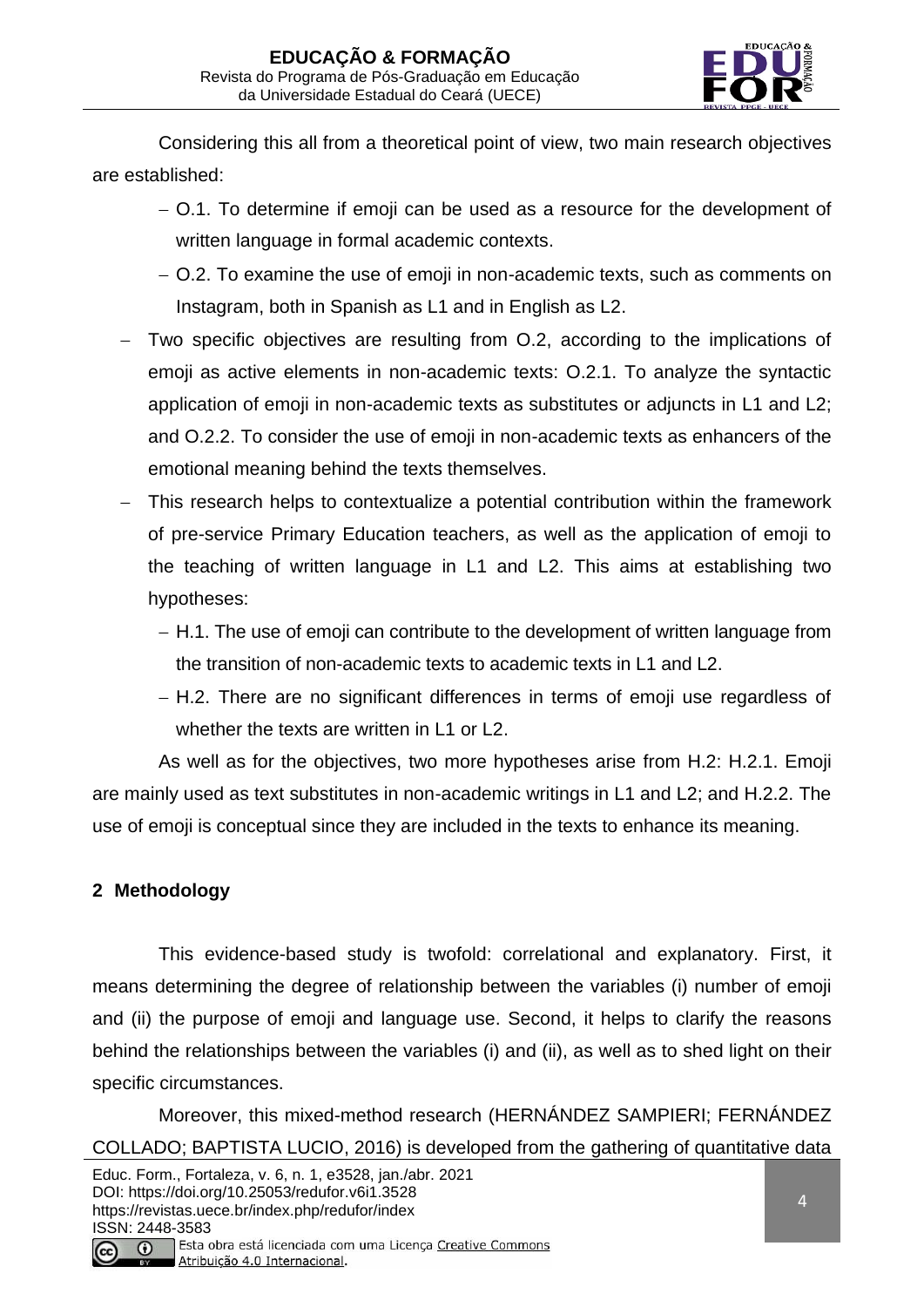

related to the emoji (N=620) included in individual comments by the participants in eight pictures uploaded to the application/social network Instagram between February 19 and April 22, 2020, carried out in L1 and L2. Also, qualitative data were collected through a virtual forum once the quantitative information was analyzed. Informants' opinions revolve around the use of emoji, which represents an important part of their usual digital interactions (DANESI, 2016). In summary, the methodological process begins with the collecting of the emoji; the analysis of the emoji use; and the verification of the results taking into consideration the participants' opinions.

Informants (N=18) constitute almost the whole student group (94.74%) that attended (80.00% of the classes) the subject *Competencia Comunicativa en Lengua Extranjera II (Inglés)* during 2019-20. This subject is taught in the eighth and last semester of the Bachelor's Degree in Primary Education in the foreign language (English)/CLIL specialization at the University of Cadiz (UCA), Spain. 88.89% of the students are women  $(N=16)$ , while only 11.11% are men  $(N=2)$ . In terms of language subjects, all students are native speakers of Spanish, except for one bilingual student with full command of Spanish and English. Also, 55.56% (N=10) has a B1 level according to the Common European Framework of Reference for Languages (Council of Europe, 2002), while 27.78% (N=5) has a B2 level. The remaining students (N=2) have C1 and C2 levels, respectively, while one more student does not have any official language accreditation yet. It is worth noting that all UCA students must obtain a minimum level of B1 in any foreign language (English, French, German…) to obtain a Bachelor's Degree.

The research tools that were used for data gathering are defined next. Firstly, as for the students' Instagram comments, the authors opened a new user account on the social network since Instagram itself states that "[…] around 40 percent of the messages contain at least one emoji" (DANESI, 2016, p. 45). This account profile was given the name of the subject (*Competencia Comunicativa en Lengua Extranjera II (Inglés)*) itself, while the students were asked to open an Instagram account specifically for this project. As seen in the picture below (Figure 1), some pictures from the free page<https://pixabay.com/> were taken so the students could comment on them: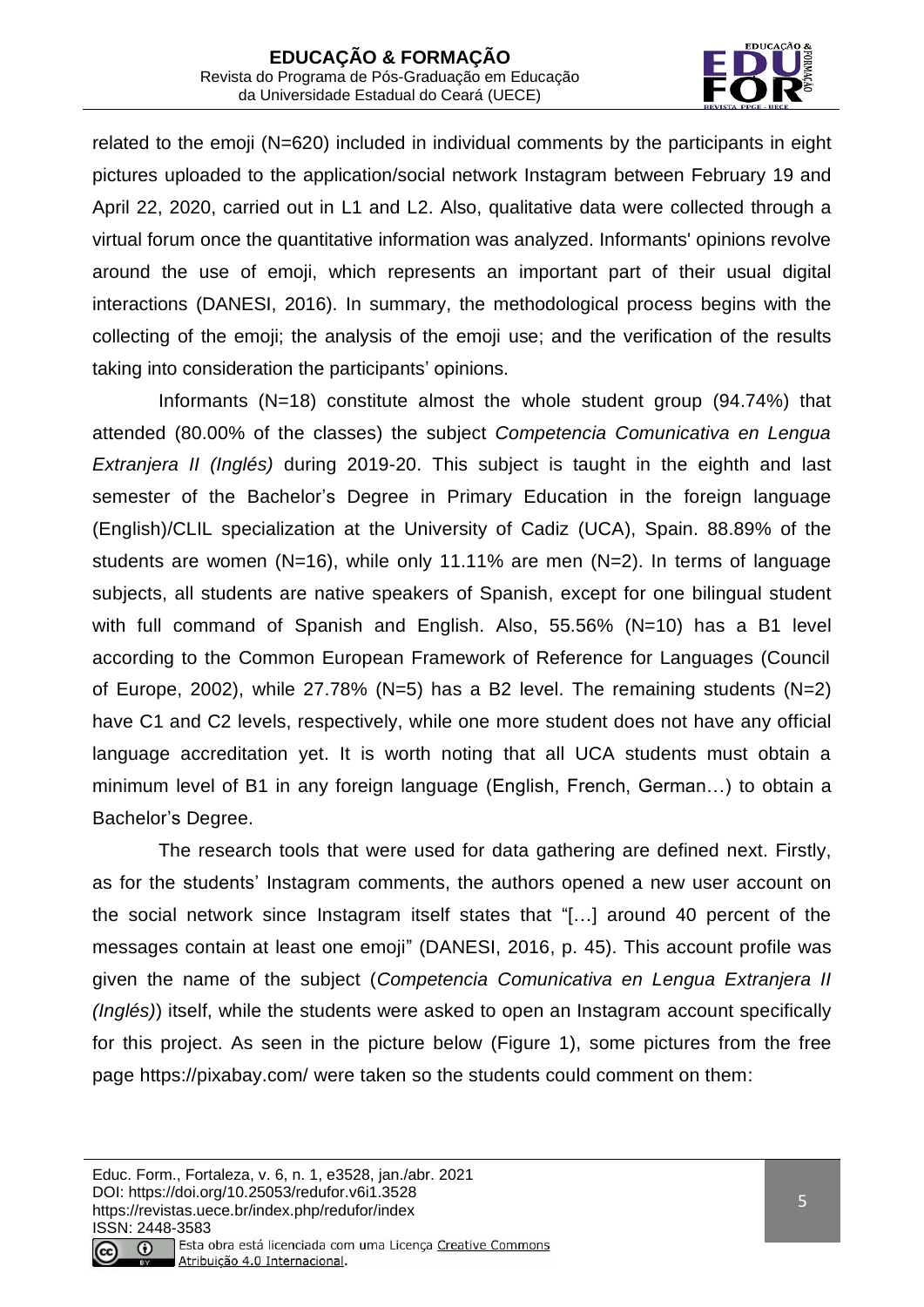

**Figure 1** *–* Instagram profile



**Source:** Instagram (2020).

Concerning the second research tool, a forum was opened in the University of Cadiz Virtual Campus Taking this virtual forum into account, the students' focus group was set up.

The data collection is based on the presentation of eight pictures uploaded to Instagram for eight consecutive weeks. These were initially classified as positive, negative, or neutral, depending on the feelings that could be aroused among the informants. The topics chosen were intended to illustrate current situations known to all students; for example, the COVID-19 pandemic. The students' comments were restricted to 150 words, apart from the alternation of languages: Spanish and English. Table 1 shows the timing of the activity within eight weeks:

| <b>Table 1</b> – Timing |  |  |  |  |  |  |  |
|-------------------------|--|--|--|--|--|--|--|
| Weeks                   |  |  |  |  |  |  |  |
| Neutral                 |  |  |  |  |  |  |  |
| Positive                |  |  |  |  |  |  |  |
| Negative                |  |  |  |  |  |  |  |
|                         |  |  |  |  |  |  |  |

**Source:** Own elaboration (2020).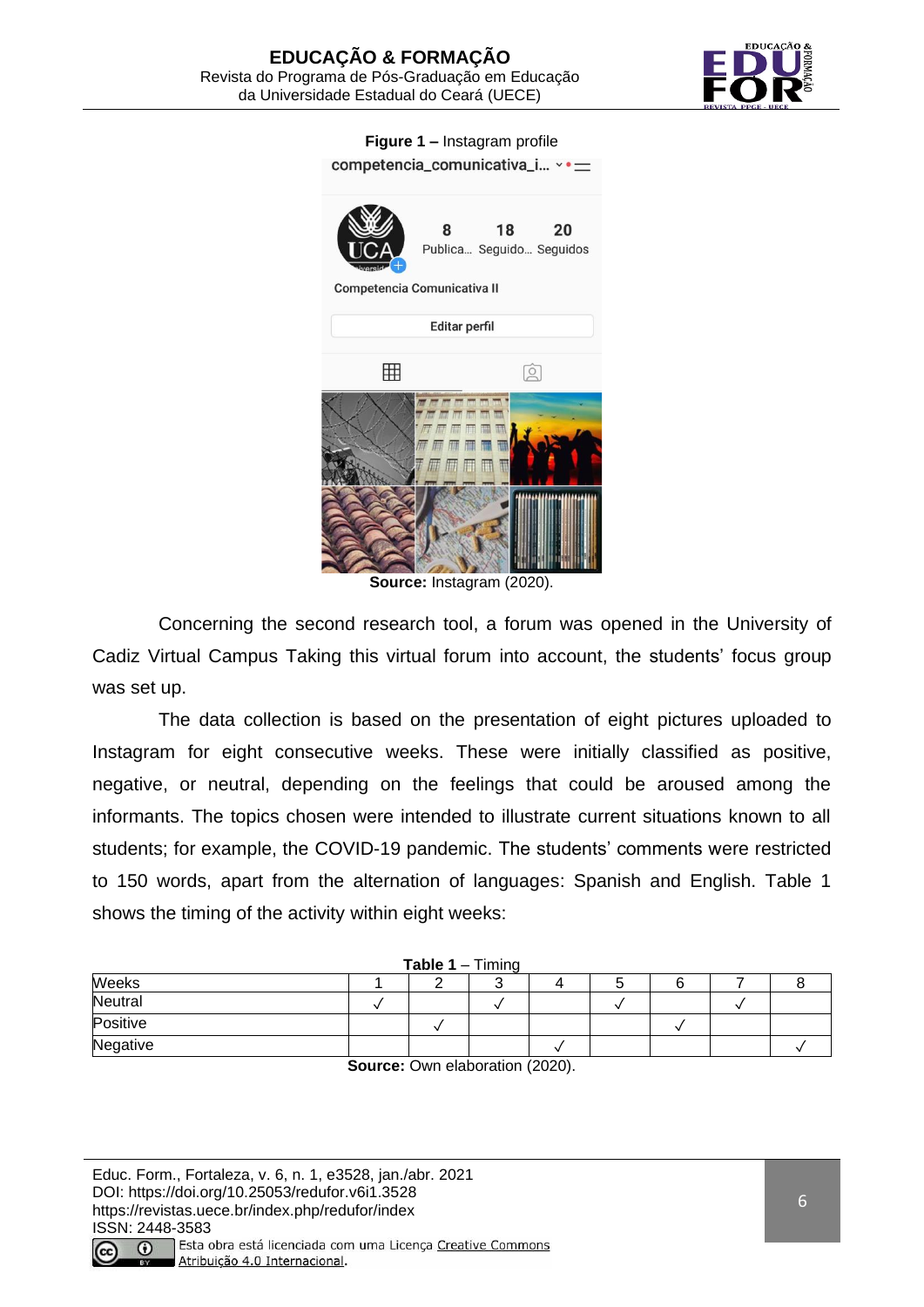

Once the pictures were commented on, the number of emoji by each student in L1 and L2 was counted. Then, the emoji were classified according to the categories established by the Emojipedia<sup>1</sup>. Furthermore, Danesi's (2016) "grammar of emoji" was analyzed according to the following: distribution, uses, and utterances.

Finally, the study aimed at corroborating the data obtained with the informants' opinions through the virtual forum

# **3 Results and discussions**

The participants who commented on the four pictures in L1 are 18. Except for two students (12 and 18), the rest participated in the whole activity. The total number of emoji used in L1 is 327, with an average of 4.59 emoji/comment, with minimum and maximum ranges between 0 and 23. The exponential use of the number of emoji/image is worth highlighting: from 21 to 144. The pictures commented on in L1 are considered as neutral (+/-). Table 2 includes information about the use of emoji in L1:

|                         |                         |                  | Table 2 - Emoji used in L1 |                          |                |         |
|-------------------------|-------------------------|------------------|----------------------------|--------------------------|----------------|---------|
| <b>Student</b>          | Picture                 | $1 (+/-)$        | $3 (+/-)$                  | $5 (+/-)$                | $7 (+/-)$      | Average |
|                         | 4                       | 0                | 0                          | 0                        | 0              | 0,00    |
| $\overline{2}$          | $\overline{\mathbf{4}}$ | 0                |                            | 8                        | 10             | 4,75    |
| 3                       | $\overline{\mathbf{4}}$ |                  | 4                          | 7                        | 9              | 5,25    |
| $\overline{\mathbf{4}}$ | $\overline{\mathbf{4}}$ | 0                | $\mathbf 0$                | 12                       | 23             | 8,75    |
| 5                       | $\overline{\mathbf{4}}$ | 0                | $6\phantom{1}6$            | 7                        | 9              | 5,50    |
| $6\phantom{1}6$         | $\overline{\mathbf{4}}$ | 0                |                            | 8                        | 14             | 5,75    |
| 7                       | $\overline{\mathbf{4}}$ | $\boldsymbol{0}$ | 7                          | 17                       | 22             | 11,50   |
| 8                       | $\overline{\mathbf{4}}$ | $\boldsymbol{0}$ | 8                          |                          | 3              | 3,00    |
| 9                       | $\overline{\mathbf{4}}$ | 4                | 4                          | $\mathbf 0$              | 3              | 2,75    |
| 10                      | 4                       | 0                | $\overline{2}$             | 1                        | $\overline{2}$ | 1,25    |
| 11                      | $\overline{\mathbf{4}}$ | 2                | $\boldsymbol{0}$           | 7                        | 4              | 3,25    |
| 12                      |                         | $\mathbf 0$      | -                          | $\overline{\phantom{a}}$ | -              | 0,00    |
| 13                      | $\overline{\mathbf{4}}$ | 10               | 4                          | 5                        |                | 5,00    |
| 14                      | $\overline{\mathbf{4}}$ | 0                | 4                          | 9                        | 8              | 5,25    |
| 15                      | 4                       |                  | 8                          | 11                       | 16             | 9,00    |
| 16                      | $\overline{\mathbf{4}}$ |                  | 3                          | 5                        | 13             | 5,50    |
| 17                      | 4                       | $\overline{2}$   | $\boldsymbol{0}$           | $\overline{2}$           | $\overline{7}$ | 2,75    |
| 18                      | 3                       | 0                | $\overline{2}$             | 8                        | $\bullet$      | 3,33    |
|                         |                         | 21               | 54                         | 108                      | 144            | 4,59    |

**Source:** Own elaboration (2020).

Educ. Form., Fortaleza, v. 6, n. 1, e3528, jan./abr. 2021 DOI: https://doi.org/10.25053/redufor.v6i1.3528 https://revistas.uece.br/index.php/redufor/index ISSN: 2448-3583



<sup>1</sup> Available at: [https://emojipedia.org/.](https://emojipedia.org/) Access on: Oct. 10, 2020.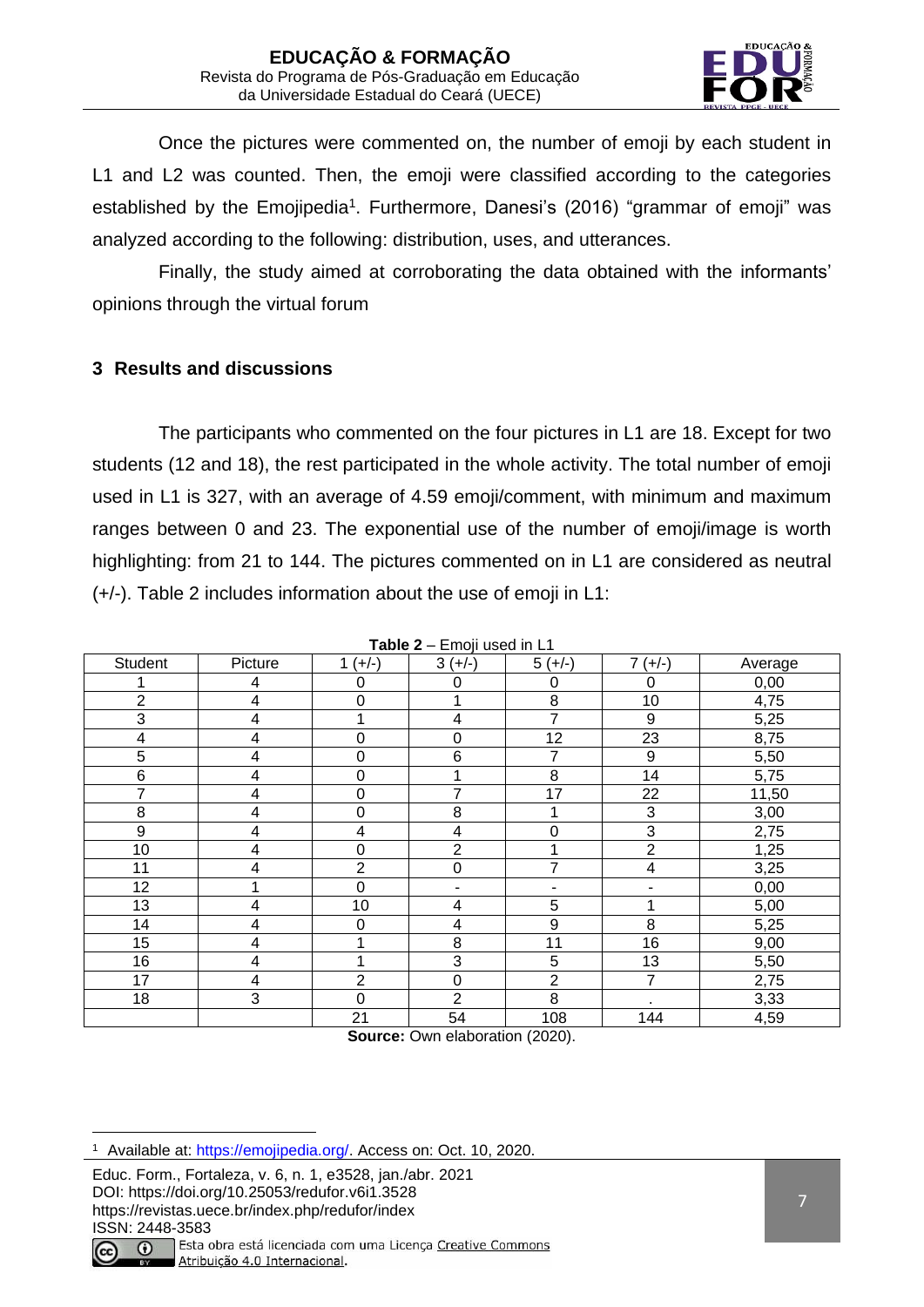

The 18 students also took part in commenting on the pictures in L2, although only six of them commented on the four images. The total number of emoji used in the four pictures is 293. Unlike in L1, the emoji/picture average number is 6.20, with a significant increase between the first and second pictures (+67). The images commented on in L2 imply positive (+) and negative (-) types. Table 3 shows the data:

|                  |                         |                              | <b>Table <math>3 -</math></b> Ellioji used III LE |                          |                          |         |
|------------------|-------------------------|------------------------------|---------------------------------------------------|--------------------------|--------------------------|---------|
| Student          | Picture                 | $2 (+)$                      | $4(-)$                                            | $6 (+)$                  | $8(-)$                   | Average |
|                  | $\overline{2}$          | $\mathbf 0$                  | $\boldsymbol{0}$                                  | ٠                        | $\blacksquare$           | 0,00    |
| $\overline{2}$   |                         | 7                            | $\blacksquare$                                    | $\blacksquare$           | $\blacksquare$           | 7,00    |
| $\overline{3}$   | $\overline{4}$          | 1                            | 11                                                | 11                       | 10                       | 8,25    |
| 4                |                         |                              | 17                                                | $\overline{\phantom{a}}$ | $\blacksquare$           | 17,00   |
| 5                | 3                       | -                            | $\boldsymbol{9}$                                  | $\,6$                    | 13                       | 9,33    |
| 6                | 3                       | $\mathbf 0$                  | $\overline{\mathbf{4}}$                           | $\overline{\phantom{a}}$ | 11                       | 5,00    |
| $\overline{7}$   | 1                       | $\qquad \qquad \blacksquare$ | ۰                                                 | ٠                        | 12                       | 12,00   |
| 8                | 3                       | $\qquad \qquad \blacksquare$ | 3                                                 | $\mathbf 0$              | 11                       | 4,67    |
| $\boldsymbol{9}$ | $\overline{2}$          | 2                            | 14                                                | ٠                        | $\overline{\phantom{a}}$ | 8,00    |
| 10               | $\overline{\mathbf{4}}$ | $\boldsymbol{0}$             | 3                                                 | 3                        | 1                        | 1,75    |
| 11               | 1                       | $\mathbf 0$                  | ۰                                                 | ٠                        | $\blacksquare$           | 0,00    |
| 12               | $\overline{\mathbf{4}}$ | 1                            | $\boldsymbol{0}$                                  | 8                        | $\mathbf{3}$             | 3,00    |
| 13               | $\overline{\mathbf{4}}$ | 0                            | 5                                                 | 22                       | 0                        | 6,75    |
| 14               | 3                       | $\overline{a}$               | $\overline{7}$                                    | 6                        | $\overline{2}$           | 5,00    |
| 15               | $\overline{\mathbf{4}}$ | 8                            | 9                                                 | 13                       | 8                        | 9,50    |
| 16               | $\overline{4}$          | 5                            | 3                                                 | 13                       | 14                       | 8,75    |
| 17               | 3                       | $\mathbf{3}$                 | $\boldsymbol{0}$                                  | ٠                        | $\mathbf 0$              | 1,00    |
| 18               | 3                       | $\boldsymbol{0}$             | $\boldsymbol{9}$                                  | 5                        | $\blacksquare$           | 4,67    |
|                  |                         | 27                           | 94                                                | 87                       | 85                       | 6,20    |
|                  |                         |                              |                                                   |                          |                          |         |

**Table 3** – Emoji used in LE

**Source:** Own elaboration (2020).

The Emojipedia categories are similar between L1 and L2. In the first position, the Smileys & People category stands out: 44.65% and 45.73%, respectively. The rest of the categories are distributed in a similar way as seen in Table 4:

|                  |     |        |     | LE     |
|------------------|-----|--------|-----|--------|
| Smileys & People | 146 | 44,65% | 134 | 45,73% |
| Animals & Nature | 49  | 14,98% | 44  | 15,02% |
| Travel & Places  | 45  | 13,76% | 41  | 13,99% |
| Objects          | 41  | 12,54% | 32  | 10,92% |
| Symbols          | 36  | 11,01% | 31  | 10,58% |
| Activity         | 5   | 1,53%  |     | 2,39%  |
| Food & drink     |     | 1,22%  | 3   | 1,02%  |
| Flags            |     | 0,31%  |     | 0,34%  |
|                  | 327 |        | 293 |        |

| Table 4 - Emoji clasificados por categorías según la Emojipedia |
|-----------------------------------------------------------------|
|-----------------------------------------------------------------|

**Source:** Own elaboration (2020).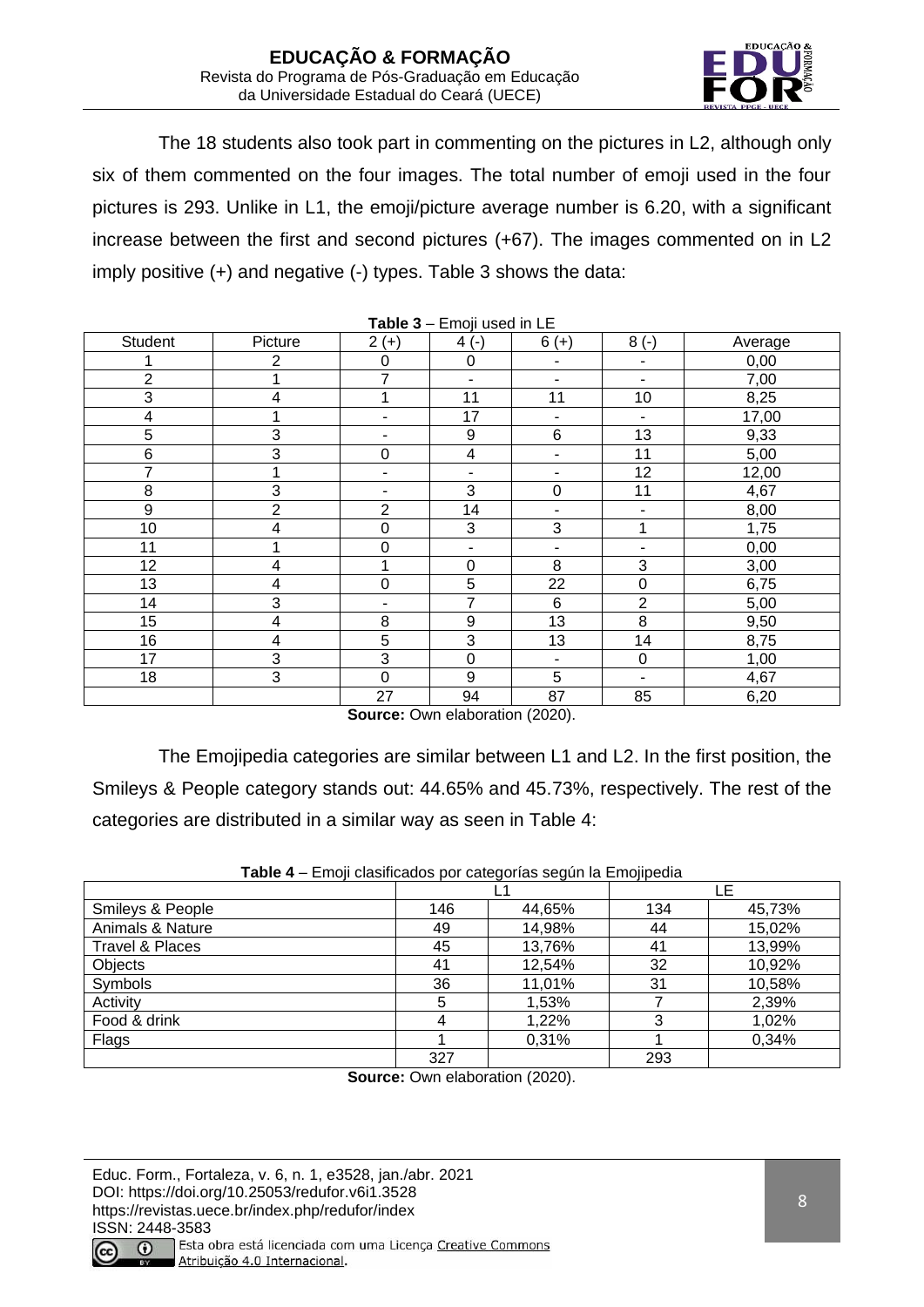

As for "the emoji grammar" (DANESI, 2016), it is worth noting the similarity between languages in terms of distribution. Both in L1 and L2, the participants opt for the use of the emoji to represent an emotional meaning in the same place of the text where it is found or semantic with 64.26% and 77.09%, respectively; for example, "*Una familia muy unida*  $\mathbb{R}$ , in L1; and "The scary COVID-19 comes to our minds  $\odot$ ", in LE. Secondly, they use the emoji to enhance the meanings that have been indicated or reinforced verbally in L1 (30.04%) and L2 (24.67%), respectively; for example,  $\lq(\cdot)$ Añoro esos momentos con todos mis primos", in L1; and "We have been locked up  $\bigcap_{i=1}^{\infty}$ ", in LE. The last position corresponds to the emoji inserted in sentences where punctuation marks or formulae of greeting are found or syntactic with 5.70% in L1 (no case was registered in L2); for example, "(*raza, etnias, culturas, capacidades*, *características...*)  $\circledcirc$ ":

#### **Table 5** – Distribution

|             |     | -      |     | -      |
|-------------|-----|--------|-----|--------|
| Semantic    | 169 | 64,26% | 175 | 77,09% |
| Reinforcing | 79  | 30,04% | 56  | 24,67% |
| Syntactic   | 15  | 5,70%  |     | 0,00%  |
|             | 263 |        | 231 |        |

**Source:** Own elaboration (2020).

The uses of the emoji are almost completely carried out adjunctively to the texts in L1 and L2, with 83.27% and 98.70%, respectively; for example, "*Quédate en casa* **HE EE**", in L1; and "Despite all the people affected by COVID-19  $\mathcal{O}(\mathbf{e})$ ", in L2. In contrast, emoji are hardly present as a text substitutive in L1 (16.73%) or L2 (1.30%); for example, "*Futura profesión*:  $\mathbb{R}$ ", in L1; and "To clap the  $\mathbb{C}$ ", in L2:

|              |     | <b>Tabla 6 – Uses</b> |     |        |
|--------------|-----|-----------------------|-----|--------|
|              |     |                       |     |        |
| Adjunctively | 219 | 83,27%                | 228 | 98,70% |
| Sustitutive  | 44  | 16,73%                |     | ,30%   |
|              | 263 |                       | 231 |        |

**Source:** Own elaboration (2020).

Regarding the emoji's phatic function, the distribution of utterances remains similar for both languages. Only 19.47% in L1 and 21.16% in L2 of the emoji fall into this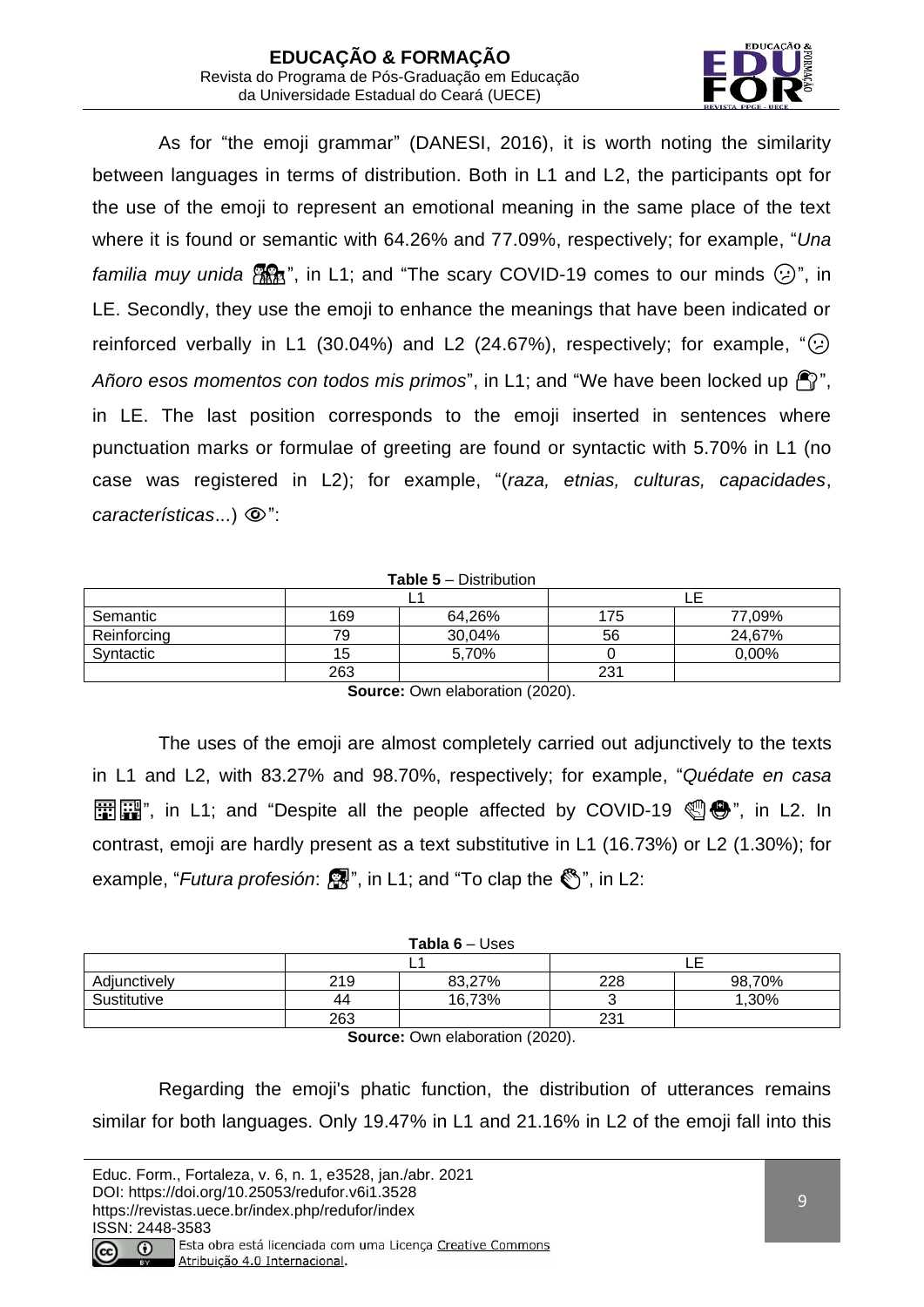

category. First, emoji act as elements representing a formula of farewell utterance ending for 70.31% and 75.81% in L1 and L2, respectively; for example, "*Aprenderemos sin duda*  alguna.  $\mathcal{D}$ ", in L1; and "We'll see each other soon!  $\mathcal{B} \oplus \mathcal{D} \mathcal{D}$ ", in L2. Second, emoji are used as an element that is intended to call the attention of the reader or utterance opener, although these cases are limited to 21.88% in L1 and 24.19% in L2; for example, "❤️ *Inevitablemente esta fotografía me recuerda a la emergencia sanitaria que*  estamos sufriendo en la actualidad", in L1; and "<sup>®</sup>This publication reminds me of...", in L2. Third, the emoji are inserted in the text with the aim of silence avoiding, with 7.81% in L1, while no cases in L2 were observed; for example, "*Hay anécdotas por descubrir en*   $e$ se *lugar*  $\bigcirc$  **fff**  $\mathbb{R}^n$ :

| <b>Table 7</b> – Utterances |    |        |     |        |  |
|-----------------------------|----|--------|-----|--------|--|
|                             |    |        |     |        |  |
| Ending                      | 45 | 70,31% | 4   | 75,81% |  |
| Openinig                    | 14 | 21,88% | l b | 24,19% |  |
| Silence avoiding            |    | 7,81%  |     | 0,00%  |  |
|                             | 64 |        | 62  |        |  |

**Table 7** – Utterances

**Source:** Own elaboration (2020).

As said, a virtual forum was managed from which the discussion group for this research was constituted. 16 of the 18 students participated in this forum. The following are both the questions and the topics that have been extracted from the categorization of the students' answers: "1. When you use emoji in social networks, such as Instagram, for example, or in chat or messaging applications, how do you define your style (do you group the emoji? Do you repeat them?)?"; "2. Have you noticed any difference in the use of emoji between commenting on the Instagram pictures in L1 or L2?"; "3. According to the analysis of your Instagram comments, emojis are used more often to emphasize verbs in L1 and nouns in L2. To what extent do you think L1 and L2 influence the use of emoji?"; "4. From a syntactic point of view (the organization of words to form correct sentences), emoji do not usually substitute the elements of a sentence (for example, words or punctuation marks) both in L1 and especially in L2, according to the analysis of your comments in Instagram. Why do you think this happens?"; 5. Although the type of texts analyzed in the Instagram activity does not imply the widespread use of emoji to 'avoid silences' or to finish a sentence or conversation, some examples have been collected in L1, but not in LE. What do you

Atribuição 4.0 Internacional.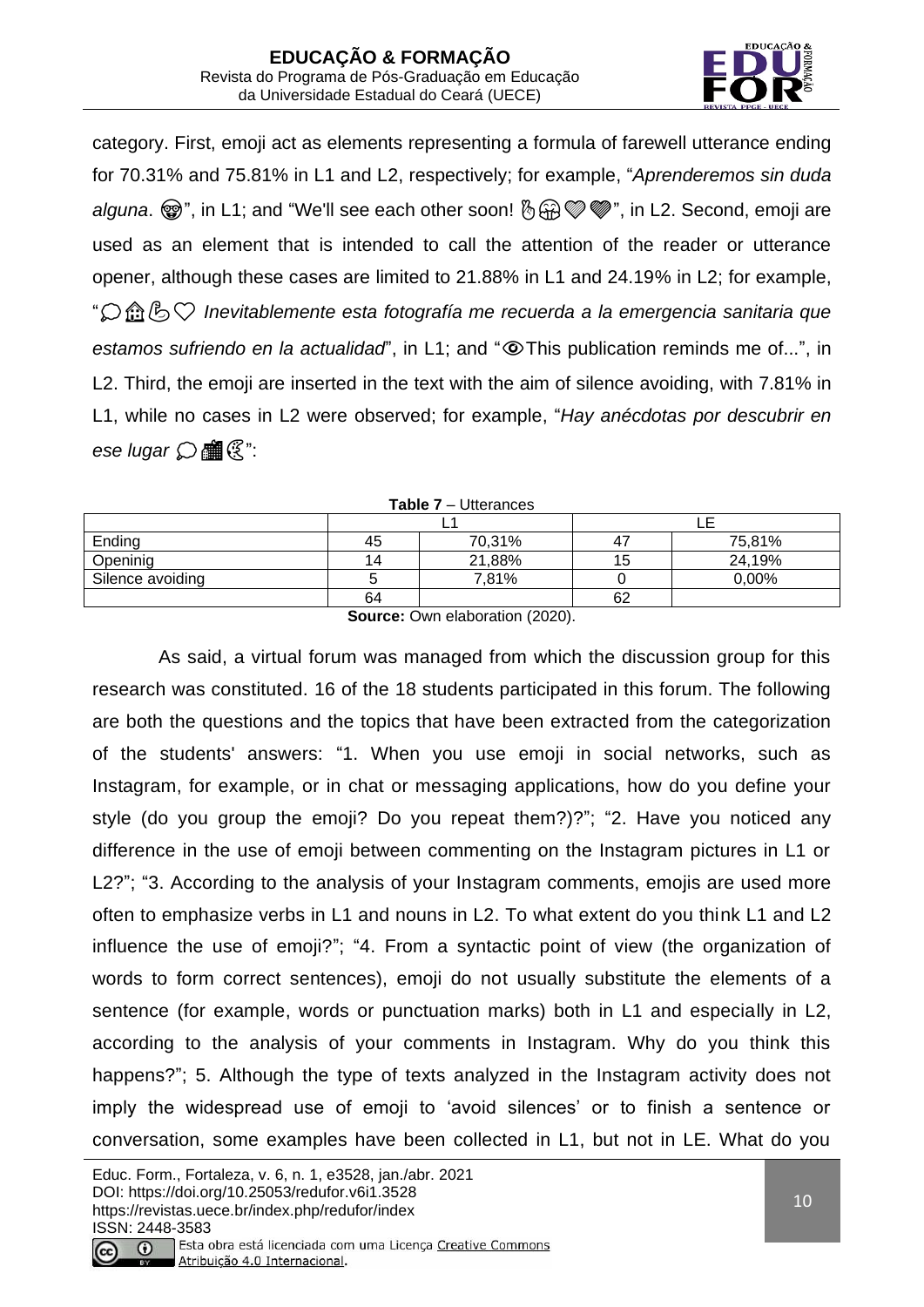

think is influenced by the preference of one language or another to make this happen?"; "6. About the analysis of your comments on Instagram pictures, emoji in L1 serve as substitutes for words or expressions more often than in L2. How do you think the degree of knowledge of L2 affects the use of emoji?"; "7. In relation to the previous question, do you think that the dominant culture of a person determines the use of one or another emoji?"; "8. Do you think emoji can be used in L1 teaching? In what ways?"; and "9. Do you think that emoji can be used in L2 teaching? In what ways?".

*Emoji are essential for virtual life*. Regarding the first question, it is worth pointing out that eight students (50.00%) use the same emoji, using the keyboard 'frequently and recent' emoji tool, while two students (12.50%) indicate that "I would not know how to live a virtual life without using emoji" (student 11, personal communication, May 12, 2020) and that "I do not know if we could live without emoji" (student 14, personal communication, May 12, 2020). Another student directly catalogs the use of emoji as "indispensable" (student 7, personal communication, May 12, 2020). Only two students (12.50%) confess not to make frequent use of the emoji, being one of them who argues to use them only "To qualify what is said" (student 10, personal communication, May 12, 2020).

As for the remaining students, their use of emoji is normally done in social networks (N=6), repeating WhatsApp, Twitter, and Instagram as the preferred ones. Only two informants (12.50%) report having emoji preferences for some specific social networks: "I use emoji to nuance messages, without repeating the emoji, looking for a harmonic message" (student 15, personal communication, May 12, 2020).

As to why emoji are used, seven students report (43.75%) using them to reinforce or represent feelings, including one who states, "The amount of emoji depends on the degree of intensity of the emotion" (student 15, personal communication, May 12, 2020; personal translation). Also, six of them (37.50%) use them to replace words –whether obvious or not– and to facilitate understanding and clarify meaning. It is also interesting that two of them (12.50%) indicate that their use is decreasing and is being replaced by the use of stickers and GIFs, as they think they clarify more the messages.

Despite the great use of the emoji made by students, it is important to know that four of them (25.00%) repeat the idea that the use of emoji is not widely accepted in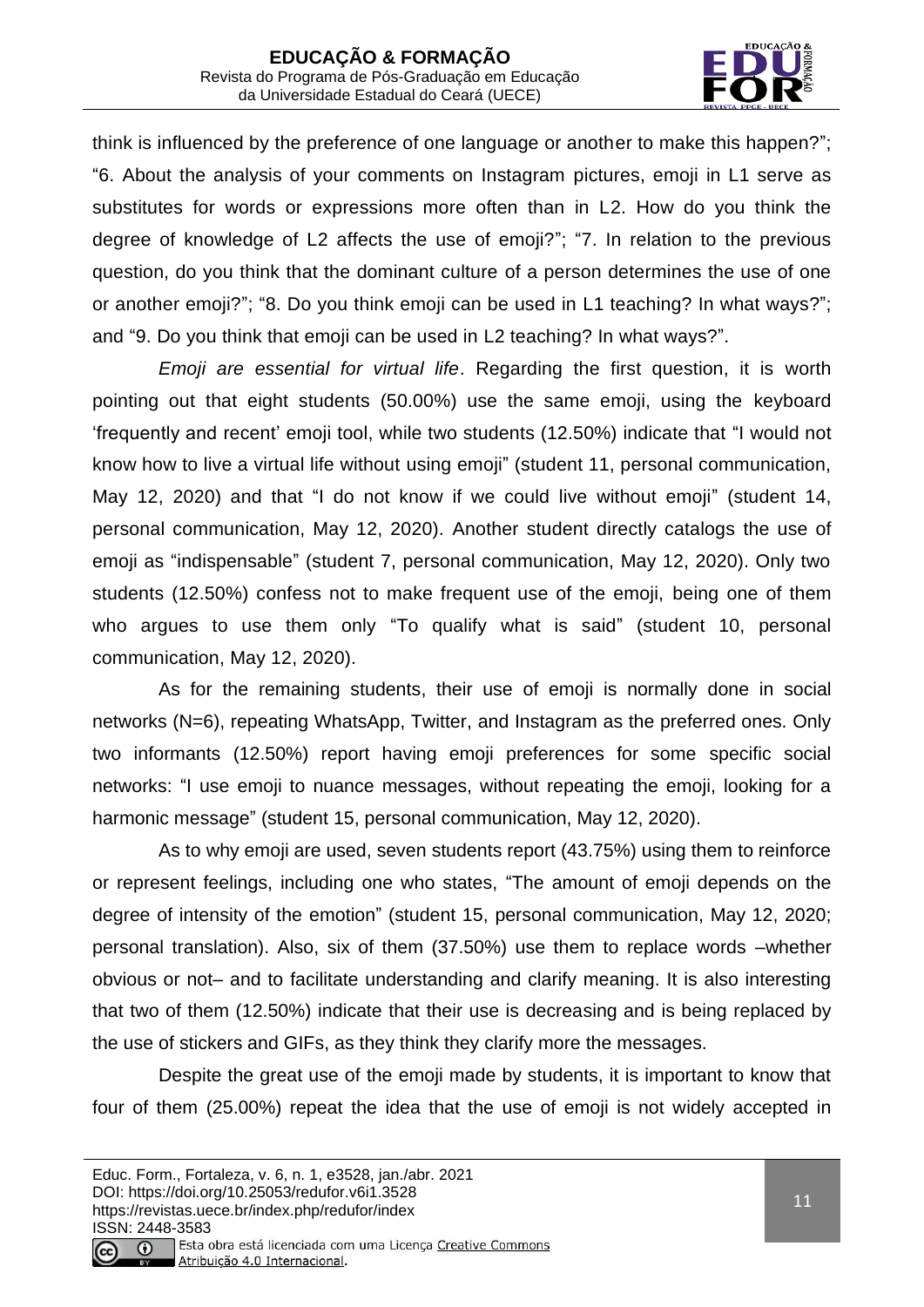

formal situations or with people they do not know and, above all, in specific more formal contexts, such as work, for example.

*Emoji to express feelings*. In the second question, 11 informants (68.75%) answered "no", compared to five who said "yes". Among the reasons given by those who answered "yes", it can be seen that they associate it with the fact that they often use English in formal situations, where emoji are not used. One of them (6.25%) also expresses that the use of the emoji is associated with feelings or thoughts, that is, with the more emotional aspect of the language. Therefore, it is more frequent in L1. The simultaneous use of the emoji is also manifested in L1, while in L2 the students first write the commentary and then add the emoji: "In English, it was more difficult to express what I wanted to say, so it was more difficult to find an emoji" (student 10, personal communication, May 12, 2020).

Related to the informants who responded that they had not noticed the difference, different answers were found: "Emoji are universal and were created to give solutions to the problems of written language" (student 2, personal communication, May 12, 2020; personal translation) or "If we understand what we write, we must know what emoji is necessary for each situation" (student 7, personal communication, May 12, 2020; personal translation). Two of them (12.50%) show a forced use of the emoji, while another one states that the real difficult thing was the topic itself.

*Complexity in the formality of L1 and L2 for the use of the emoji*. From the third question, four informants (25.00%) do not think there is a difference. Even so, three other participants point out (18.75%) the use of nouns in L2 to facilitate understanding. Besides, four informants state (25.00%) that, since Spanish is their L1, it implies that they are capable of representing more complex and much simpler actions in L2 (use of the noun), insisting that it is not the language itself that influences, but the grasp they have of it. Also, there are interesting scenarios, such as the fact that the formality of L2 does not lead to the natural use of the emoji in which the previous answers were emphasized: that verbs indicate action and in L1 it is always represented to perform activities with the emoji; that the study of syntax has been limited to L1 and not to L2; or that they have found a very intensive study of the lexicon in L2.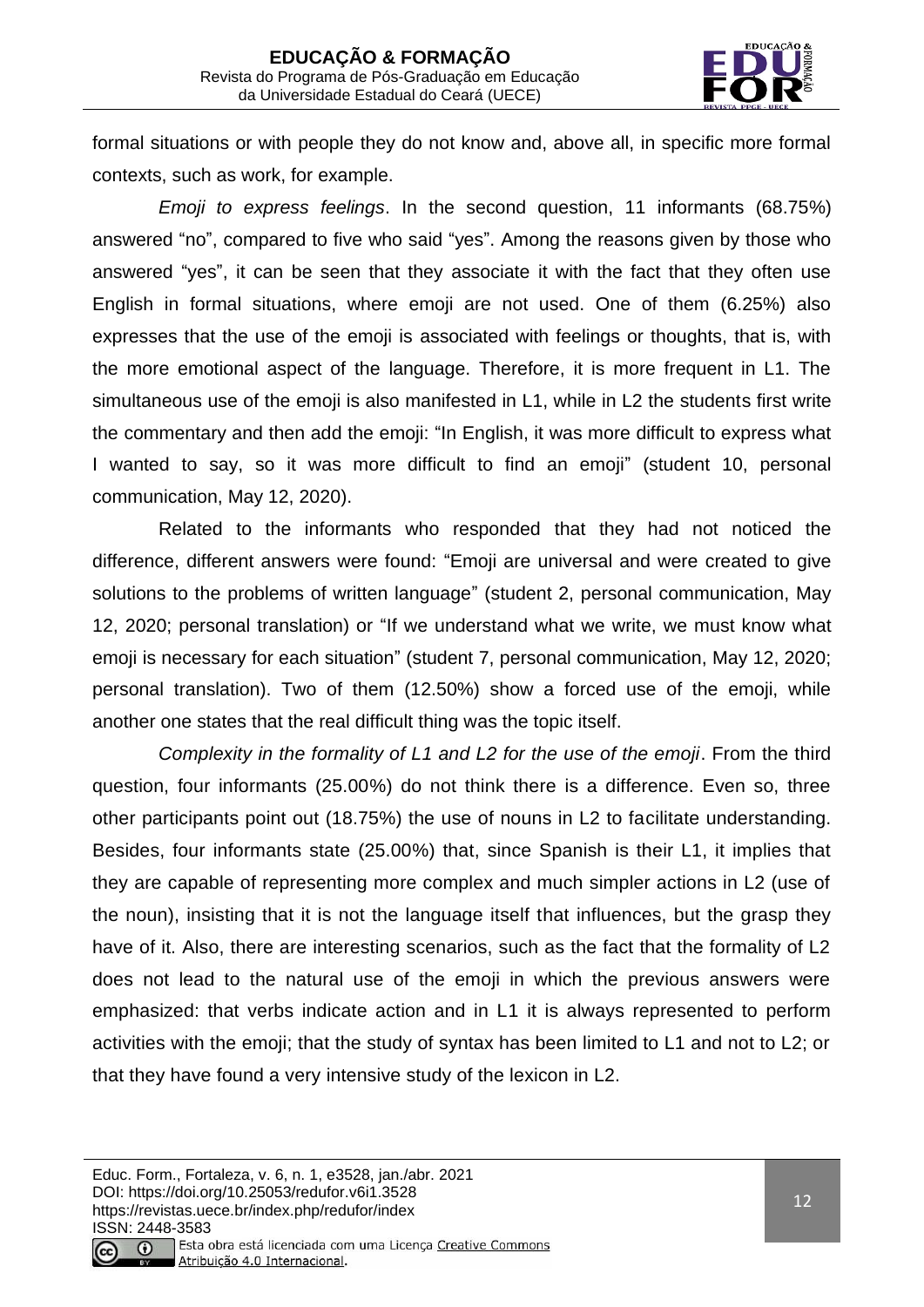

*Emoji as complements and formality in the written format*. Considering the fourth question, thirteen informants (81.25%) indicate that the main cause is the use of emoji as a complement and not as a substitute. Of these answers, some difference this main idea from another such as the ambiguity of some of the emoji or the difficulty of the reading process if a substitution instead of a complement is produced. Also, four (25.00%) of the students emphasize the formality of the writing, which makes it difficult to substitute elements of the sentence.

*The academic and formal character of the L2 and naturalness in the use of the L1.* Concerning the fifth question, all the informants basically agree on two main ideas: the academic and formal character of the L2 and the naturalness in the use of the L1. Besides, other ideas are highlighted, such as the fact that emoji are linked to cultural practices in all languages and the mastery or not of one language or another.

*The level of knowledge of L2 affects the use of emoji and the obviousness of the culture concerning its use.* According to the sixth question, the sixteen informants (100.00%) agree that the level of knowledge affects the use of emoji. Five of them (31.25%) emphasize that it is due to the accommodation of the speech for its understanding, although other interesting ideas are pointed out such as the use of emoji for a better understanding of the text, the lack of knowledge of cultural aspects linked to an L2, or the lack of knowledge of the use of the L2 in formal and informal contexts.

Linked to this idea, in question seven, the sixteen informants (100.00%) determine that it does affect, mentioning reasons such as the distinction between generations of users or that "The use or not of the emoji will depend on the respect one has for the intermediary" (student 14, personal communication, May 12, 2020; personal translation). However, it is surprising that in this question the informants do not make very deep reflections on the character of the emoji and its use concerning the user's culture.

*Didactic strategies and inclusion of the emoji in L1 and L2*. Finally, in the eighth question, the sixteen informants (100.00%) agree again that the emoji can be used as a didactic resource. Of them, eight (50.00%) state that it could be worked in emotional education or personality development; two of them (12.50%), for the promotion of communicative competence (oral and written), mentioning aspects such as the use of vocabulary; four (25.00%) emphasize the learning and application of the L1; and one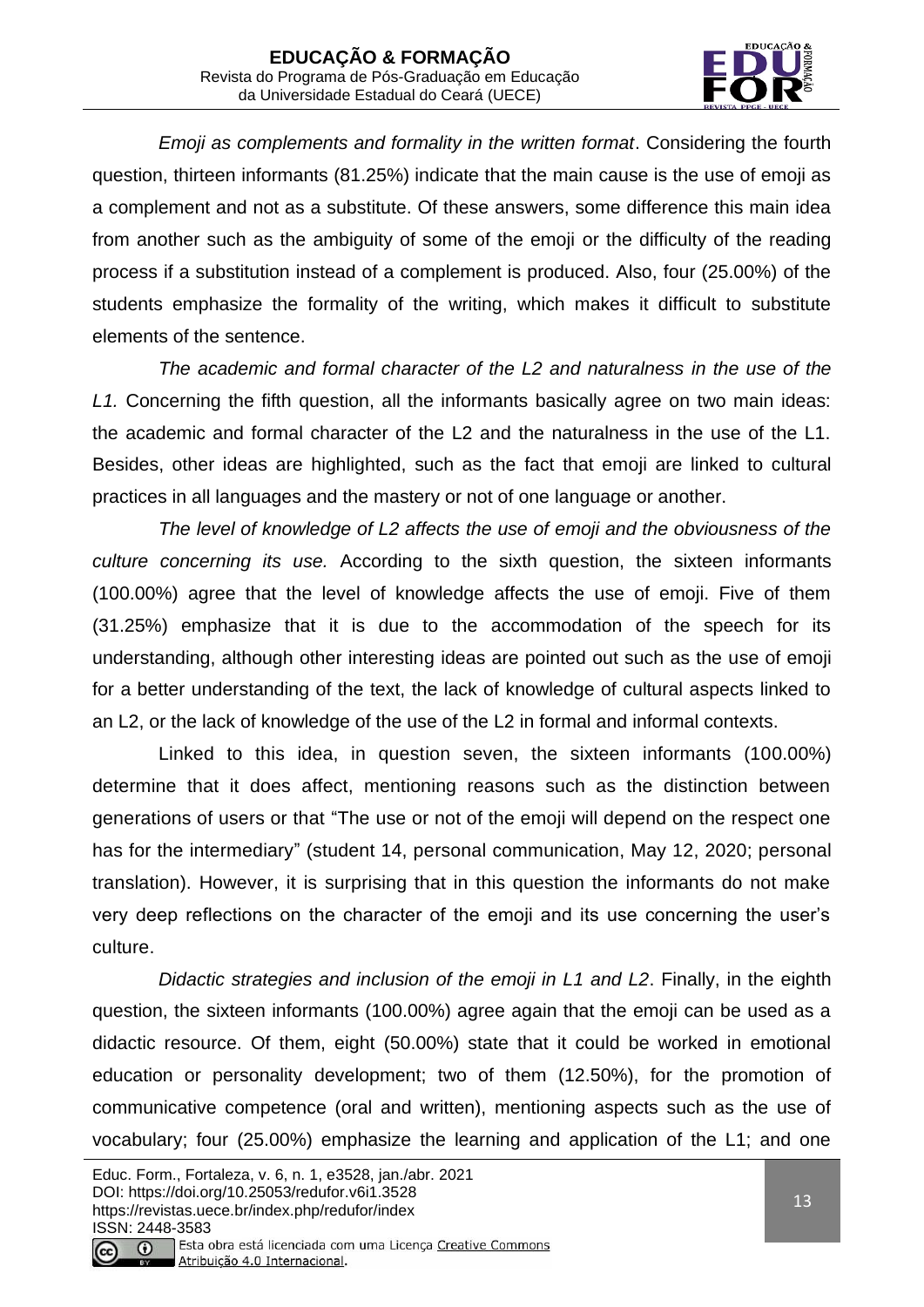

student (6.25%) the knowledge and application of the emoji. In addition to these ideas, students offer interesting strategies and the inclusion of the emoji in the daily methodology, such as visual support for teaching; the benefit in the development of interculturality and socio-cultural competence; substitutes for other activities; or in storytelling and representation.

Regarding the use of emoji in a foreign language (question 9), the sixteen informants (100.00%) also state that they can be applied to the teaching of L2. In this sense, fourteen of them (87.50%) agree on the learning of vocabulary; one on the development of intercultural competence; and another student on the facilitation of scaffolding in learning. Likewise, as in the L1, the students offer different reasons, strategies, and methods for the inclusion of the emoji, such as a motivation technique; to work on emotional education or personality development; the benefits for the development of written competence or as visual support; or to lower the stress filter due to the lack of linguistic competence.

# **5 Final considerations**

Possible didactic applications of emoji for the development of written language competence in Spanish (L1) and English (L2) have been glimpsed in this study. Although Instagram is the platform chosen to document the comments of the different images, the possibilities of using the emoji in academic texts are recognized, which helps to associate a "high (formal) value" to "online writing" (DANESI, 2016, p. 97). Likewise, although emoji are not usually used in formal writing contexts or are not initially created to express something serious or even grave (DANESI, 2016), this work states the peculiarities of emoji as visual elements and "representative of the conceptual field" (HIGHFIELD; LEAVER, 2016; personal translation): emoji allow their users to condense large amounts of information into minimal visual units, represented in smileys; for example,  $\bigcirc$ .

As for the didactic possibilities of the emoji for the development of written competence in academic texts in L1 and L2 -and concerning the emoji creators' emoji of "[…] to make written communication between anyone, regardless of language background" (DANESI, 2016, p. 95)-, they could be used in the field of language teaching. The emoji can even be used for the development of "meta-literacy awareness" (DANESI, 2016, p. 97),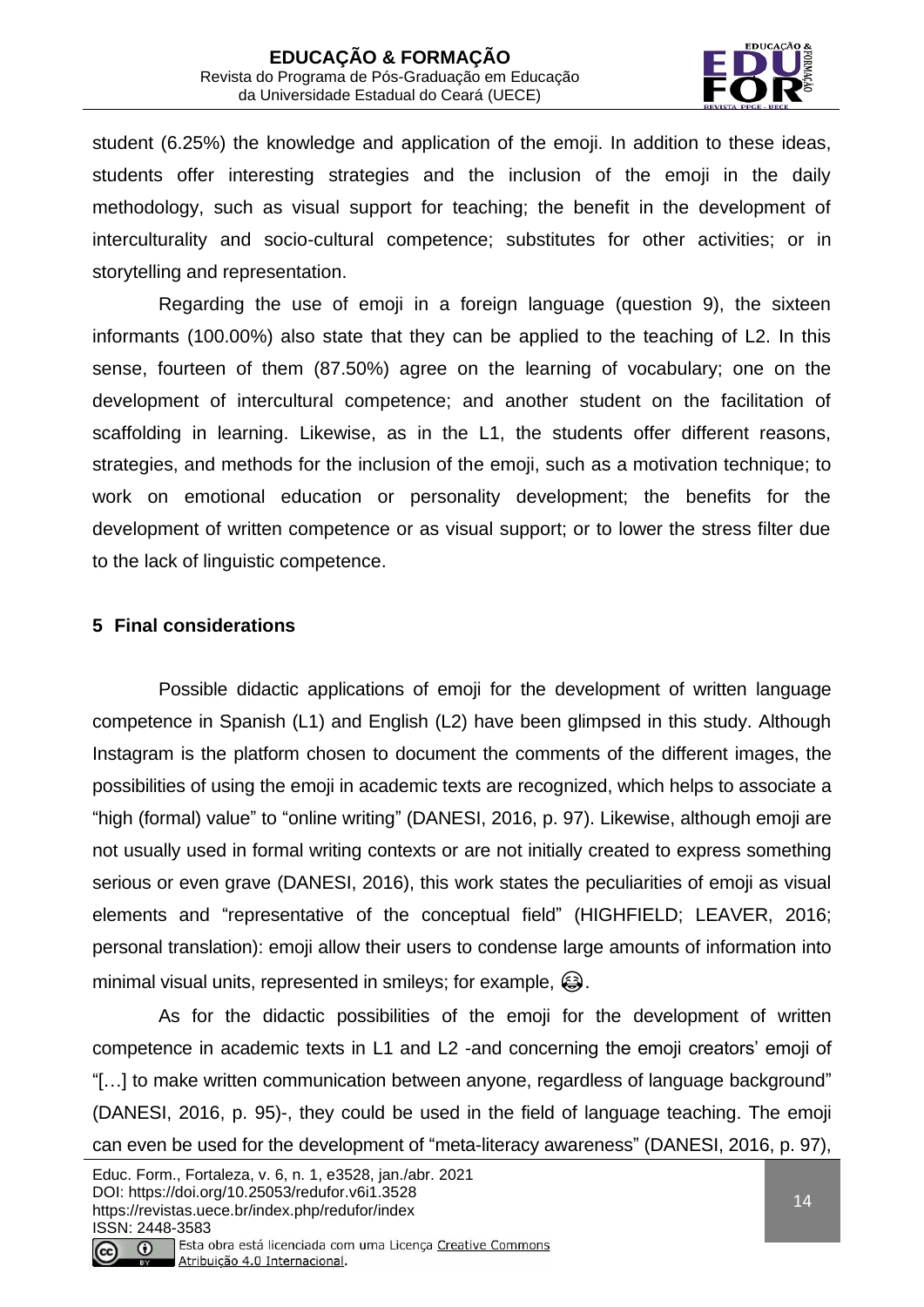

that is, the progressive construction of one's knowledge about language skills from the correct application of the emoji as conceptual elements. On the other hand, as regards the didactic possibilities, Prensky's (2010) position is corroborated with these words of Londoño (2018; personal translation): "instead of playing down the learning objectives, the rich social network life of our students can contribute to deeper learning".

Also, the conceptual nature of emoji facilitates the treatment of topics in written language that could be initially complicated to handle (DANESI, 2016) by students, especially in L2, due to their formal character, as highlighted in the virtual forum. With a view to teaching at stages such as Primary Education, it should be remembered that the application of emoji does not imply an interruption of the syntax of the target language, both in L1 and L2 (DANESI, 2016), but that the text is reinforced using visual signs that are systematically interspersed (DANESI, 2016), replacing or enhancing types of words such as verbs, adjectives, adverbs or even complete expressions.

Based on the fact that emoji represent visual units that can be inserted in texts individually or in groups and that, at the same time, contain contextual information, they can be defined as "metaphorical pictures" (DANESI, 2016: 66). Therefore, they can be used not only as elements that substitute or accompany the text, regardless of the target language but also as promoters of activities aimed at increasing students' creativity based on their interpretation, which in turn will depend on cultural connotations. In summary, Table 8 incorporates the comparison between the objectives, general and specific, and the research hypotheses:

|                                                       | (keep going)                                           |
|-------------------------------------------------------|--------------------------------------------------------|
| O.1. The emoji grammar conforms to the rules of       | H.1. The transition from non-academic to academic      |
| syntax and semantics (DANESI, 2016) in L1 and L2.     | texts is subject to writing conditions in the learning |
| They can be used as resources for the development     | context. The inclusion of the emoji does not           |
| of written competence in academic texts, mainly       | determine the academic or non-academic record of       |
| when they act as meaning enhancers due to their       | a text, but depends on the language of use, as well    |
| conceptual nature, but not (or not so much) as text   | as on the format and writing standards, as observed    |
| substitutes.                                          | in the Instagram comments.                             |
| O.2. The analysis of the use of emoji denotes similar | H.2. The behaviour of the emoji shows similarities     |
| behavioural traits for distribution, uses, and        | between languages. According to Danesi (2016,          |
| expressions, with minimal differences between         | p. 78), this is due to "[] the interweaving of the     |
| languages. This implies an almost systematic          | semantic, syntactic and pragmatic dimensions of the    |
| application of emoji independently of the target      | emoji code allows users to engage in the cognitive     |
| language, which establishes the conceptual nature     | flow of a text and thus either produce or              |
| of emoji, being able to accompany texts in any        | comprehend its meaning".                               |
| natural language.                                     |                                                        |

**Table 8** – Objectives and hypothesis of investigation

Educ. Form., Fortaleza, v. 6, n. 1, e3528, jan./abr. 2021 DOI: https://doi.org/10.25053/redufor.v6i1.3528 https://revistas.uece.br/index.php/redufor/index ISSN: 2448-3583 Esta obra está licenciada com uma Licença Creative Commons

Atribuição 4.0 Internacional.

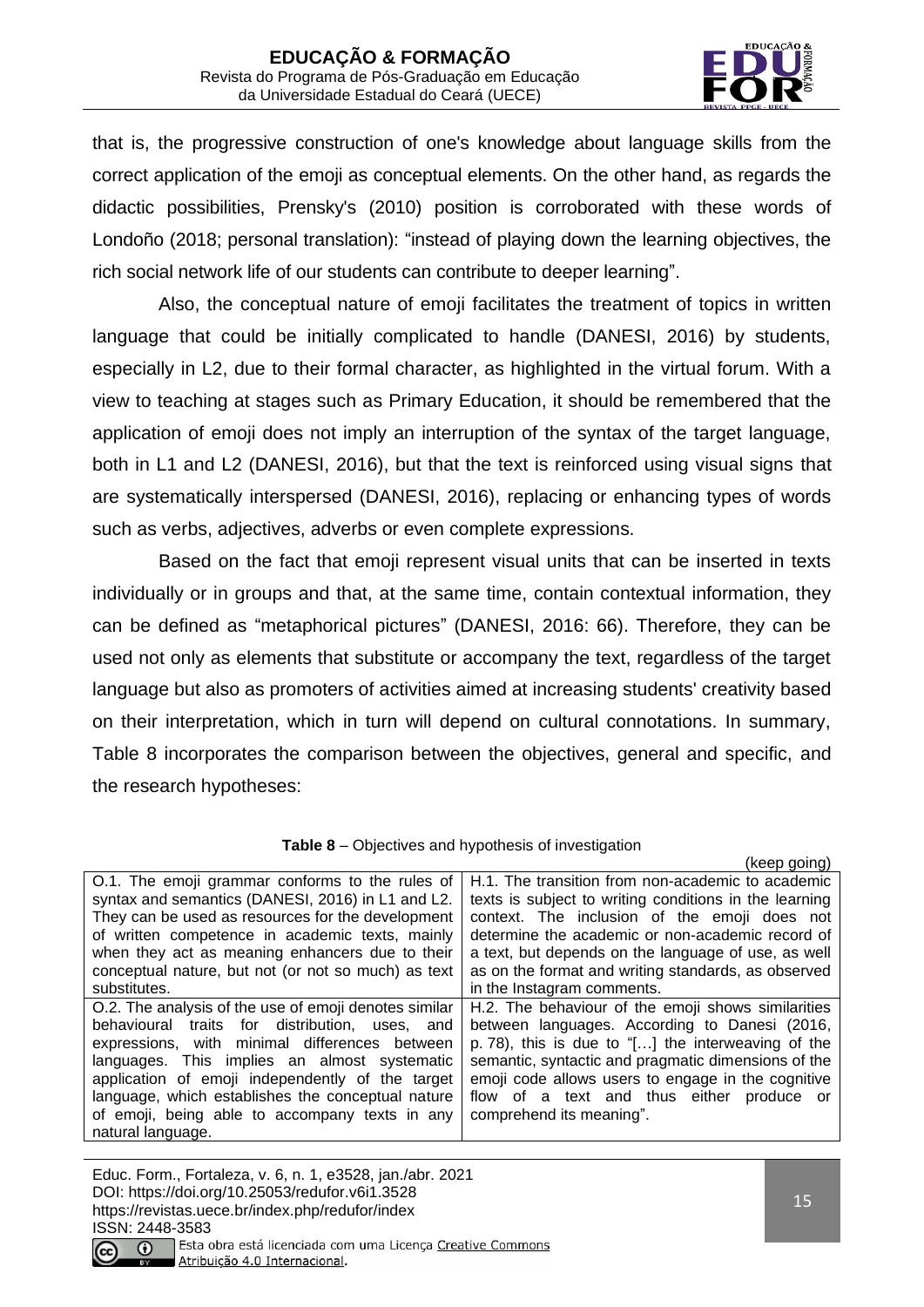

| <b>Table 8</b> – Objectives and hypothesis of investigation |  |  |
|-------------------------------------------------------------|--|--|
|-------------------------------------------------------------|--|--|

|                                                      | (conclusion)                                          |
|------------------------------------------------------|-------------------------------------------------------|
| O2.1. In terms of syntax, emoji hardly replace text, | H.2.1. Emoji enhance the conceptual meaning of the    |
| especially in L2. This means that users only use     | text. However, their grammar implies more than that   |
| them as such (text substitutes) when they expect     | of a language to which visual symbols are attached.   |
| the receiver to be able to fully understand the      | Instead, "[] it has its own 'syntactic' or system for |
| meaning conveyed. So, this resource has hardly any   | organizing the emoji to create coherent and           |
| place in L2.                                         | meaningful sequences of combinations" (DANNESI,       |
|                                                      | 2016, p. 78).                                         |
| O.2.2. The function of emoji is to enhance the       | H.2.2. The use of the emoji is conceptual: "[] their  |
| meaning to give emotional connotations to the text,  | function is thus neither purely substitutive nor      |
| that is, emoji "[] reinforce, expand, and annotate   | decorative []. They are meaning-enhancing             |
| the meaning of a written communication" (DANESI,     | devices that are amalgamated with alphabetic ones,    |
| 2016, p. 15). In the scenario of confinement by the  | turning modern-day informal writing into a unique     |
| COVID-19, the emoji denoted, even more, its          | kind of bimodal system" (DANESI, 2016, p. 15).        |
| conceptual character, serving as elements that       | Sometimes, it is easier for users to the emoji to     |
| reinforced the written ideas, in many occasions of   | represent emotions than written texts per se.         |
| hope or sadness.                                     |                                                       |

#### **Source:** Own elaboration (2020).

After all these considerations, some limitations of the study should be pointed out. As noted, the very first emoji were developed in the late 1990s. In these twenty years, few studies have analyzed the emoji from a solid linguistic perspective, so one of the main limitations of this study is the limited bibliography included in scientific journals and newspapers on the subject. That is why the emphasis has been placed on research such as that of Danesi (2016) or that of Evans (2017).

Finally, after this first analysis in which the use of emoji as a resource for the development of written competence in formal academic contexts is glimpsed, future lines of research are proposed in which the types of texts used by students will be analysed, categorizing them into the four main categories of texts or textual sequences: expository, narrative, argumentative and descriptive. Also, the use of emoji is related to the linguistic and textual characteristics of these types of texts or textual sequences.

# **6 References**

ÁLVAREZ, E.; HEREDIA, H.; ROMERO, M. F. La Generación Z y las redes sociales. Una visión desde los adolescentes en España. *Revista Espacios*, [*S.l.*], v. 40, n. 20, p. 9-21, 2019. Available at: [http://www.revistaespacios.com/a19v40n20/a19v40n20p09.pdf.](http://www.revistaespacios.com/a19v40n20/a19v40n20p09.pdf) Access on: July 11, 2020.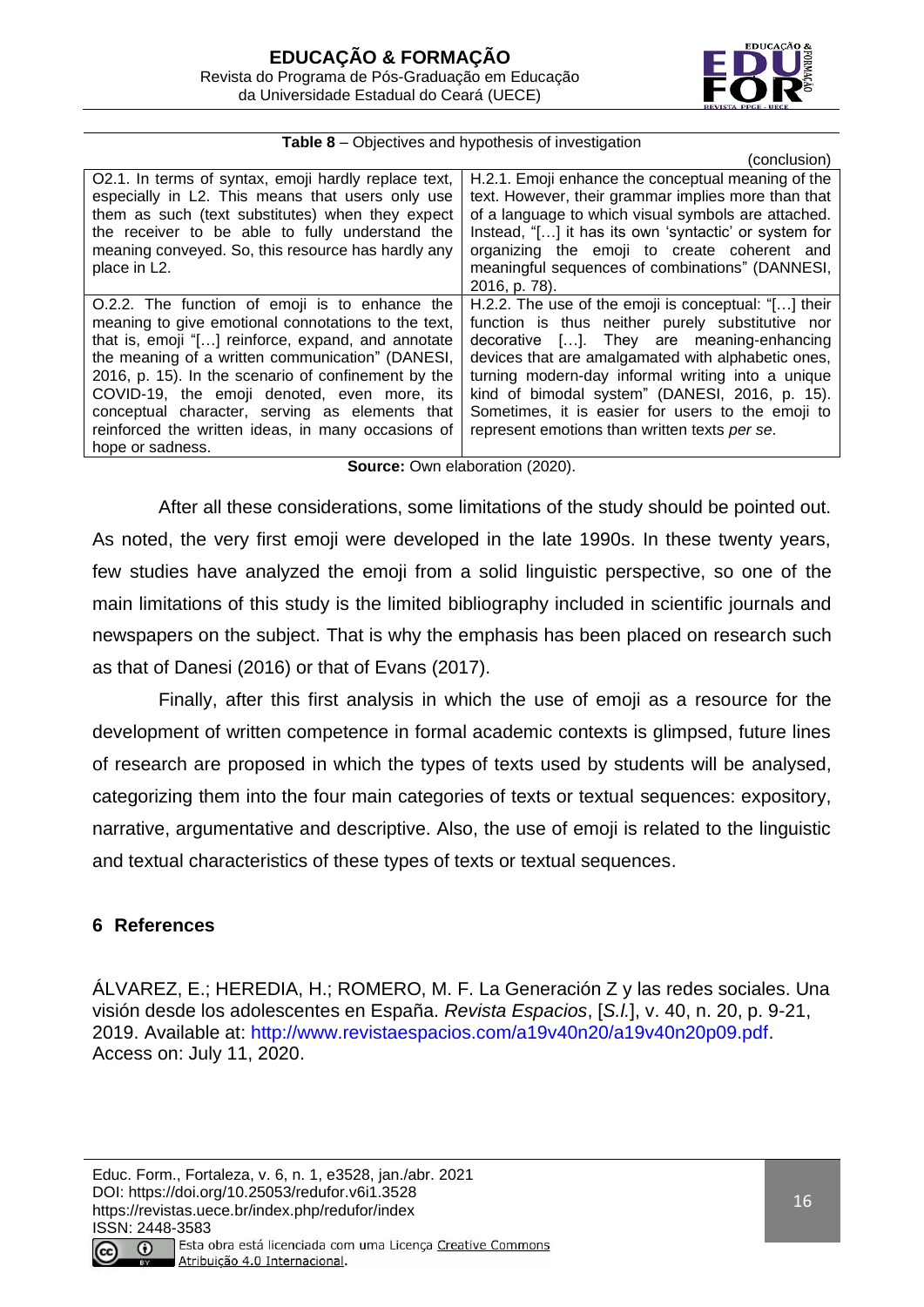

BOA SORTE, P. Memes de internet: perspectivas para el salón de clase en el contexto de las culturas digitales. *Educação & Formação*, Fortaleza, v. 4, n. 3, p. 51-66, 2019. Available at: [https://revistas.uece.br/index.php/redufor/article/view/1385/1307.](https://revistas.uece.br/index.php/redufor/article/view/1385/1307) Access on: July 11, 2020.

CONSEJO DE EUROPA. *Marco común europeo de referencia para las lenguas*: aprendizaje, enseñanza y evaluación. Madrid: Secretaría Técnica del MEC, Anaya e Instituto Cervantes, 2002.

DANESI, M. *The semiotics of emoji*: the rise of visual language in the age of the internet. Nueva York: Bloomsbury Academic, 2016.

EVANS, V. *The emoji code*: how smiley faces, love hearts and thumbs up are changing the way we communicate. New York: Picador, 2017.

HERNÁNDEZ SAMPIERI, R.; FERNÁNDEZ COLLADO, C.; BAPTISTA LUCIO, P. *Metodología de la investigación*. 6. ed. México, DF: McGraw-Hill, 2016.

HIGHFIELD, T.; LEAVER, T. Instagrammatics and digital methods: studying visual social media, from selfies and GIFs to memes and emoji. *Communication Research and Practice*, London, v. 2, p. 47-62, 2016. Available at: [https://espace.curtin.edu.au/bitstream/handle/20.500.11937/36939/240444.pdf?sequence](https://espace.curtin.edu.au/bitstream/handle/20.500.11937/36939/240444.pdf?sequence=2&isallowed=y) [=2&isallowed=y.](https://espace.curtin.edu.au/bitstream/handle/20.500.11937/36939/240444.pdf?sequence=2&isallowed=y) Access on: July 11, 2020.

JIBRIL, T. A.; ABDULLAH, M. H. Relevance of emoticons in computer-mediated communication contexts: an overview. *Asian Social Science*, Ontario, v. 4, n. 9, p. 201- 207, 2013. Available at: [http://www.ccsenet.org/journal/index.php/ass/article/view/26102.](http://www.ccsenet.org/journal/index.php/ass/article/view/26102) Access on: July 11, 2020.

LONDOÑO, C. ¿Cómo transformar los emojis en un recurso pedagógico?. *Elige educar* (blog), 2018. Available at: [https://eligeeducar.cl/transformar-los-emojis-recurso](https://eligeeducar.cl/transformar-los-emojis-recurso-pedagogico-esta-profesora-nos-cuenta)[pedagogico-esta-profesora-nos-cuenta.](https://eligeeducar.cl/transformar-los-emojis-recurso-pedagogico-esta-profesora-nos-cuenta) Access on: July 11, 2020.

LÓPEZ PENA, Z. El análisis multimodal del anuncio publicitario audiovisual para el aula de Lengua Castellana y Literatura en Educación Secundaria y Bachillerato. *Educação & Formação*, Fortaleza, v. 5, n. 15, p. 1-16, 2020. Available at: [https://revistas.uece.br/index.php/redufor/article/view/2839/2798.](https://revistas.uece.br/index.php/redufor/article/view/2839/2798) Access on: July 11, 2020.

PRENSKY, M. *Enseñar a nativos digitales*. Madrid: SM, 2011.

PRENSKY, M. Nativos e inmigrantes digitales. *Cuadernos SEK 2.0*, p. 3-20, 2010. Available at: [https://www.marcprensky.com/writing/prensky](https://www.marcprensky.com/writing/prensky-nativos%20e%20inmigrantes%20digitales%20(sek).pdf)[nativos%20e%20inmigrantes%20digitales%20\(sek\).pdf.](https://www.marcprensky.com/writing/prensky-nativos%20e%20inmigrantes%20digitales%20(sek).pdf) Access on: July 11, 2020.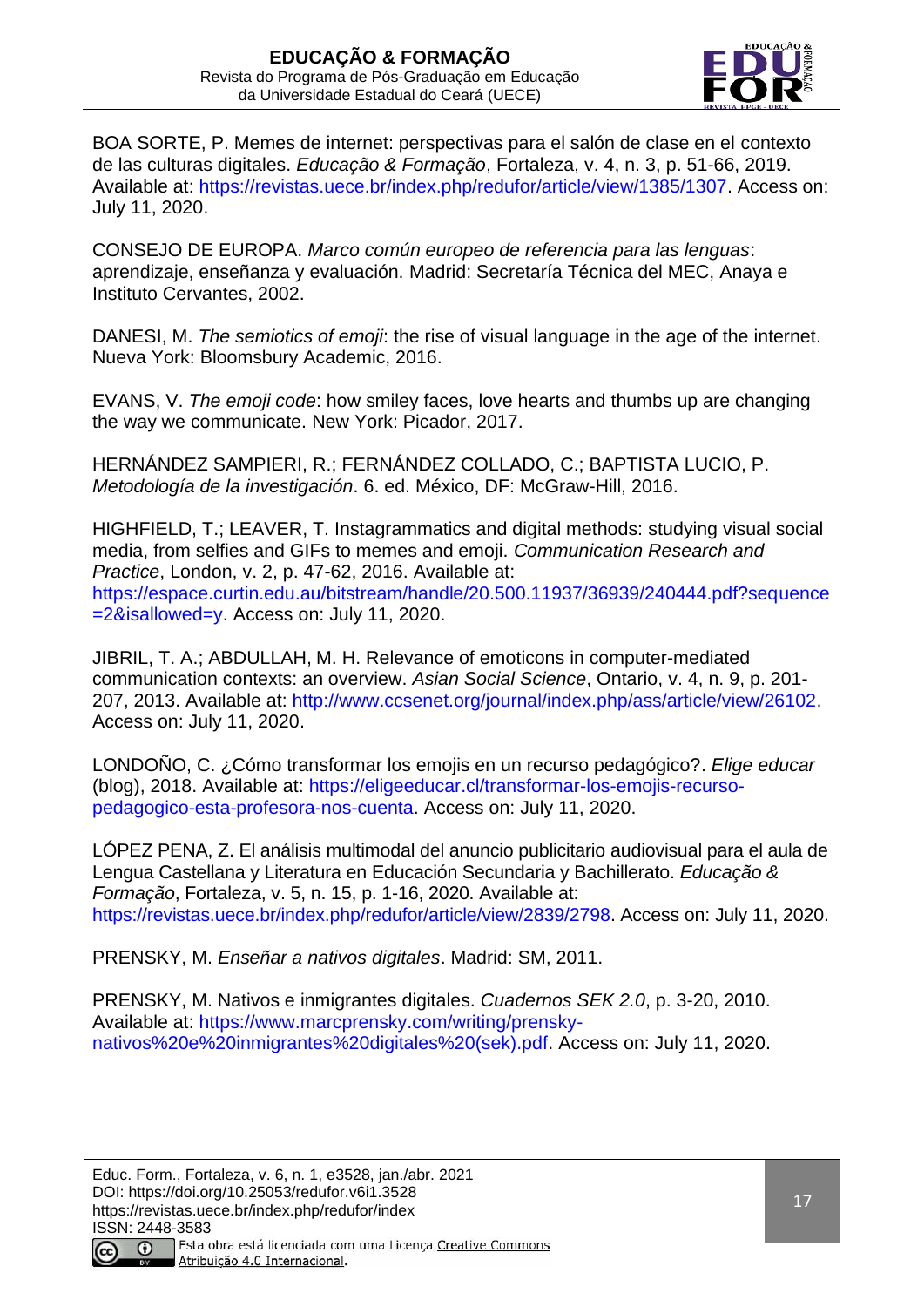

ZHOU, R.; HENTSCHEL, J.; KUMAR, N. Goodbye text, hello emoji: mobile communication on WeChat in China. *CHI Conference*, p. 6-17, 2017. Available at: [http://www.tandem.gatech.edu/wp-content/uploads/2017/01/chi17-zhou](http://www.tandem.gatech.edu/wp-content/uploads/2017/01/chi17-zhou-goodbyetexthelloemoji.pdf)[goodbyetexthelloemoji.pdf.](http://www.tandem.gatech.edu/wp-content/uploads/2017/01/chi17-zhou-goodbyetexthelloemoji.pdf) Access on: July 11, 2020.

**Milagrosa Parrado-Collantes**, University of Cádiz, Department of Didactics of Language and **Literature** 

<sup>i</sup> <https://orcid.org/0000-0003-3250-496X>

Professor and researcher at the Department of Didactics of Language and Literature at the University of Cádiz. Doctor from the University of Cádiz in 2017 with the doctoral thesis entitled The reception of Carlos Edmundo de Ory in the Obligatory Secondary Education classrooms of Cádiz: the case of the Aerolitos. He focuses his research in the field of literary education; Children's and Youth Literature; microfiction; the promotion of reading; the literary canon and the educational canon; the Cadiz author Carlos Edmundo de Ory.

Authorship contribution: Introduction, focus group analysis and conclusions. E-mail: [milagrosa.parrado@uca.es](mailto:milagrosa.parrado@uca.es)

**José Luis Estrada-Chichón**, University of Cádiz, Department of Didactics of Language and Literature

ii <https://orcid.org/0000-0003-3274-6133>

Professor of the Department of Didactics of Language and Literature (University of Cádiz, Spain). Doctor of language teaching. His research interests focus on ISLA (Instructed Second Language Acquisition); bi / multilingual education; CLIL (Content, Language, Integrated, Learning); EMI (English as a Medium of Instruction); and teacher training.

Authorship contribution: Results, methodology and conclusions.

E-mail: [joseluis.estrada@uca.es](mailto:joseluis.estrada@uca.es)

**Responsible publisher:** Lia Machado Fiuza Fialho

*Ad hoc* **experts:** Enrique Sologuren Insúa and Álvaro Pérez García

# **How to cite this article (ABNT):**

PARRADO-COLLANTES, Milagrosa; ESTRADA-CHICHON, José Luis. Emoji and written language: possibilities of application and development in first and foreign languages. *Educ. Form.*, Fortaleza, v. 6, n. 1, e3528, 2020. Available at: <https://revistas.uece.br/index.php/redufor/article/view/3528>